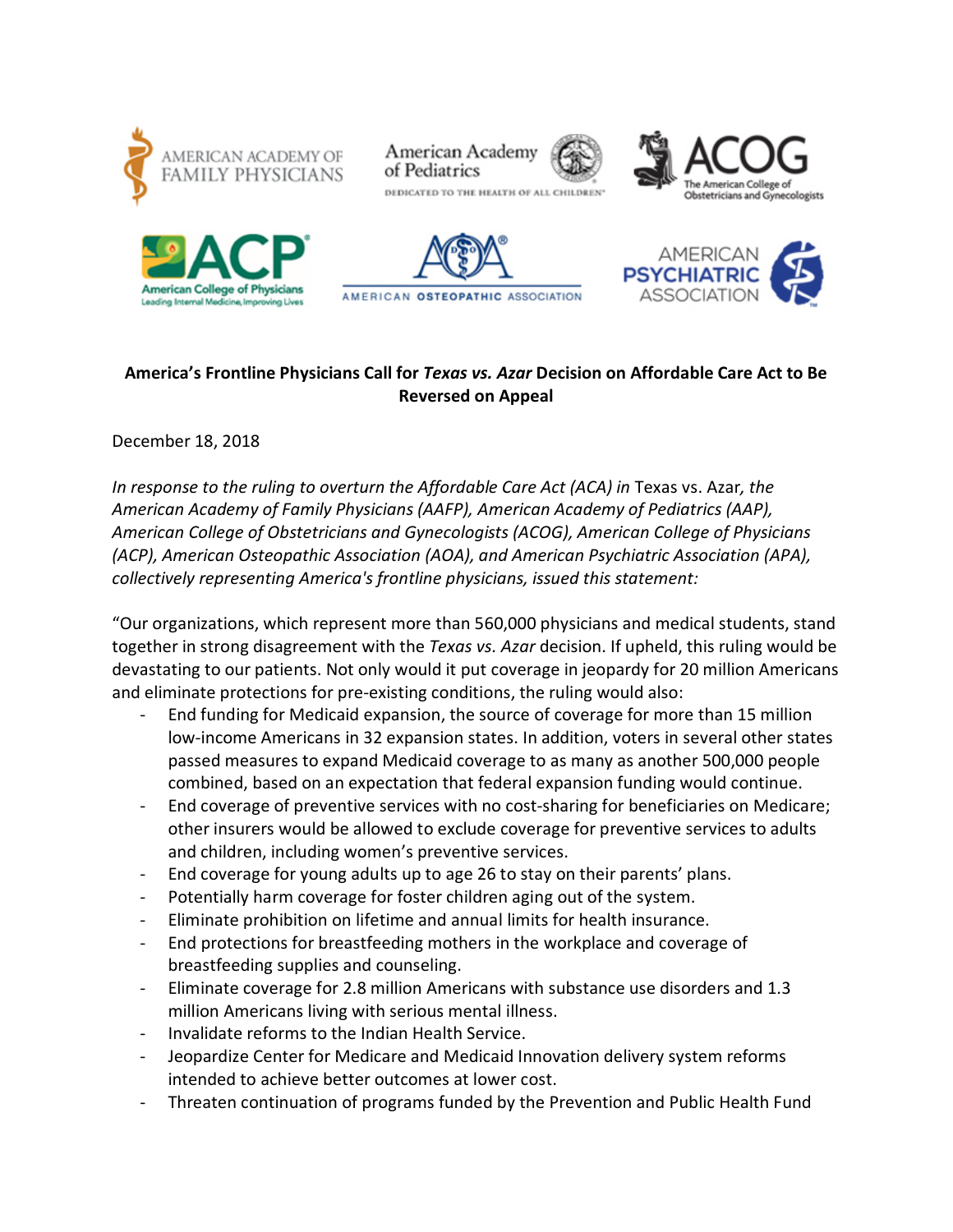- Reverse progress on closing the Medicare Part D "donut hole" resulting in seniors paying more for their medications.
- Threaten National Health Service Corps scholarships and loan forgiveness that are partially funded through the ACA.

"As frontline physicians who care for patients in rural, urban, wealthy and low-income communities, we call for immediate appeal of the decision. In addition, we urge the U.S. Congress and States to stand in strong support of protecting patient access to comprehensive health insurance coverage and join us in advocating for swift appeal. Finally, we urge the administration to continue implementing the law so our patients can continue receiving the care they need.

"Our message is simple: No one should lose the coverage they have."

#### ###

#### *About American Academy of Family Physicians*

*Founded in 1947, the American Academy of Family Physicians represents 129,000 physicians and medical students nationwide, and it is the only medical society devoted solely to primary care. Family physicians provide comprehensive, evidence-based, and cost-effective care dedicated to improving the health of patients, families and communities. To learn more about the AAFP and family medicine, visit [www.aafp.org/media.](https://www.aafp.org/media-center.html) Follow us on [Twitter,](https://twitter.com/aafp) and like us on [Facebook.](https://www.facebook.com/familymed/) For information about health care, health conditions and wellness, visit the AAFP's award-winning consumer website, [www.familydoctor.org.](http://www.familydoctor.org./)*

## *About the American Academy of Pediatrics*

*The American Academy of Pediatrics is an organization of 67,000 primary care pediatricians, pediatric medical subspecialists and pediatric surgical specialists dedicated to the health, safety and well-being of infants, children, adolescents and young adults. For more information, visit [www.aap.org](http://www.aap.org/) and follow us on Twitter @AmerAcadPeds.*

## *About the American College of Obstetricians and Gynecologists*

*The American College of Obstetricians and Gynecologists (ACOG), is the nation's leading group of physicians providing health care for women. As a private, voluntary, nonprofit membership organization of more than 58,000 members, ACOG strongly advocates for quality health care for women, maintains the highest standards of clinical practice and continuing education of its members, promotes patient education, and increases awareness among its members and the public of the changing issues facing women's health care. [www.acog.org](https://www.acog.org/)*

## *About the American College of Physicians*

*The [American College of Physicians](http://www.acponline.org/) is the largest medical specialty organization in the United States with members in more than 145 countries worldwide. ACP membership includes 154,000 internal medicine physicians (internists), related subspecialists, and medical students. Internal*